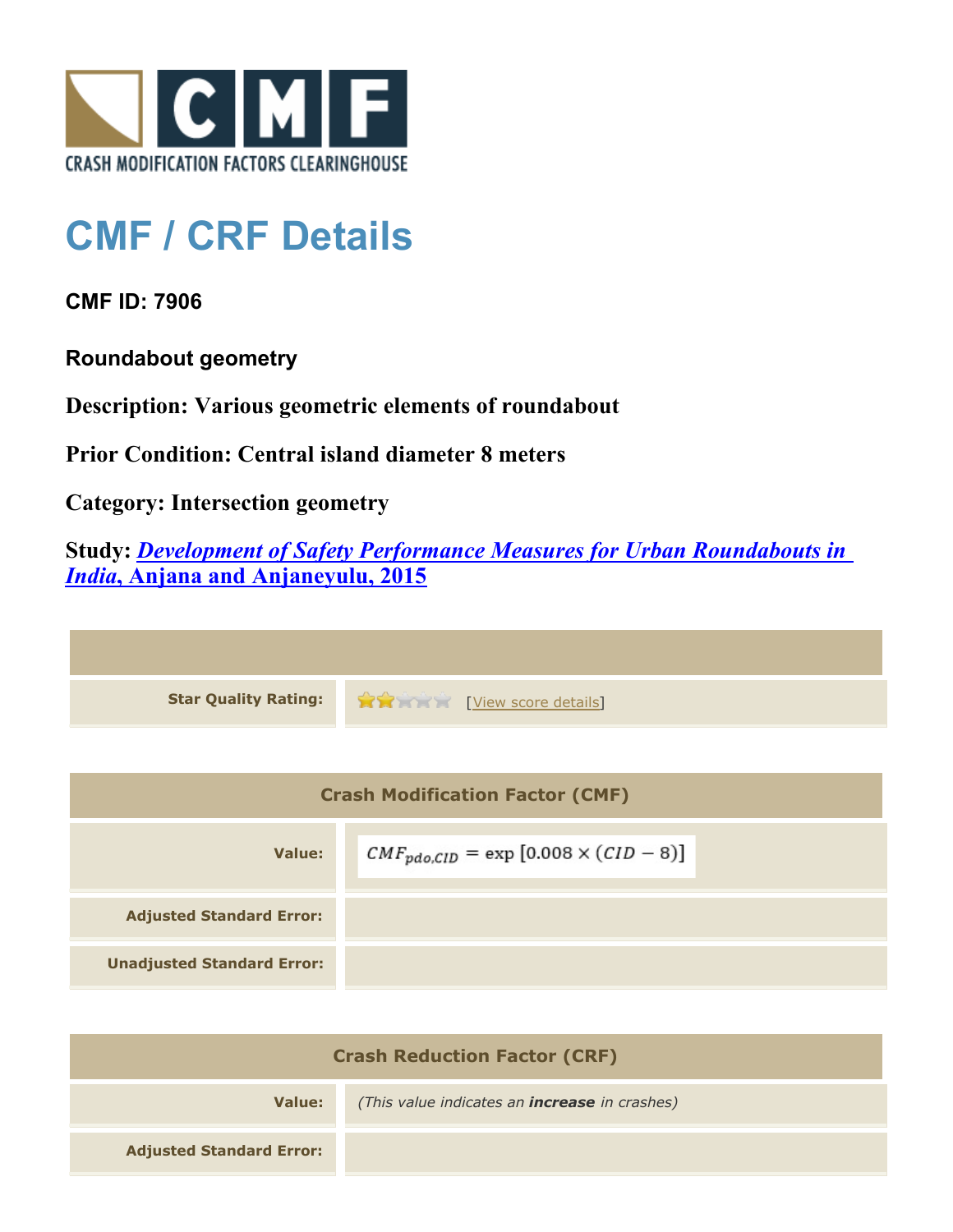| <b>Applicability</b>       |                          |
|----------------------------|--------------------------|
| <b>Crash Type:</b>         | All                      |
| <b>Crash Severity:</b>     | O (property damage only) |
| <b>Roadway Types:</b>      | Not specified            |
| <b>Number of Lanes:</b>    |                          |
| <b>Road Division Type:</b> |                          |
| <b>Speed Limit:</b>        |                          |
| <b>Area Type:</b>          | Urban                    |
| <b>Traffic Volume:</b>     |                          |
| <b>Time of Day:</b>        | All                      |

## *If countermeasure is intersection-based*

| <b>Intersection Type:</b>         |                                            |
|-----------------------------------|--------------------------------------------|
| <b>Intersection Geometry:</b>     | No values chosen.                          |
| <b>Traffic Control:</b>           | Roundabout                                 |
| <b>Major Road Traffic Volume:</b> | 19197 to 71307 Average Daily Traffic (ADT) |
| <b>Minor Road Traffic Volume:</b> |                                            |

| <b>Development Details</b>      |              |
|---------------------------------|--------------|
| <b>Date Range of Data Used:</b> | 2008 to 2010 |
| <b>Municipality:</b>            | Kerala       |
| State:                          |              |